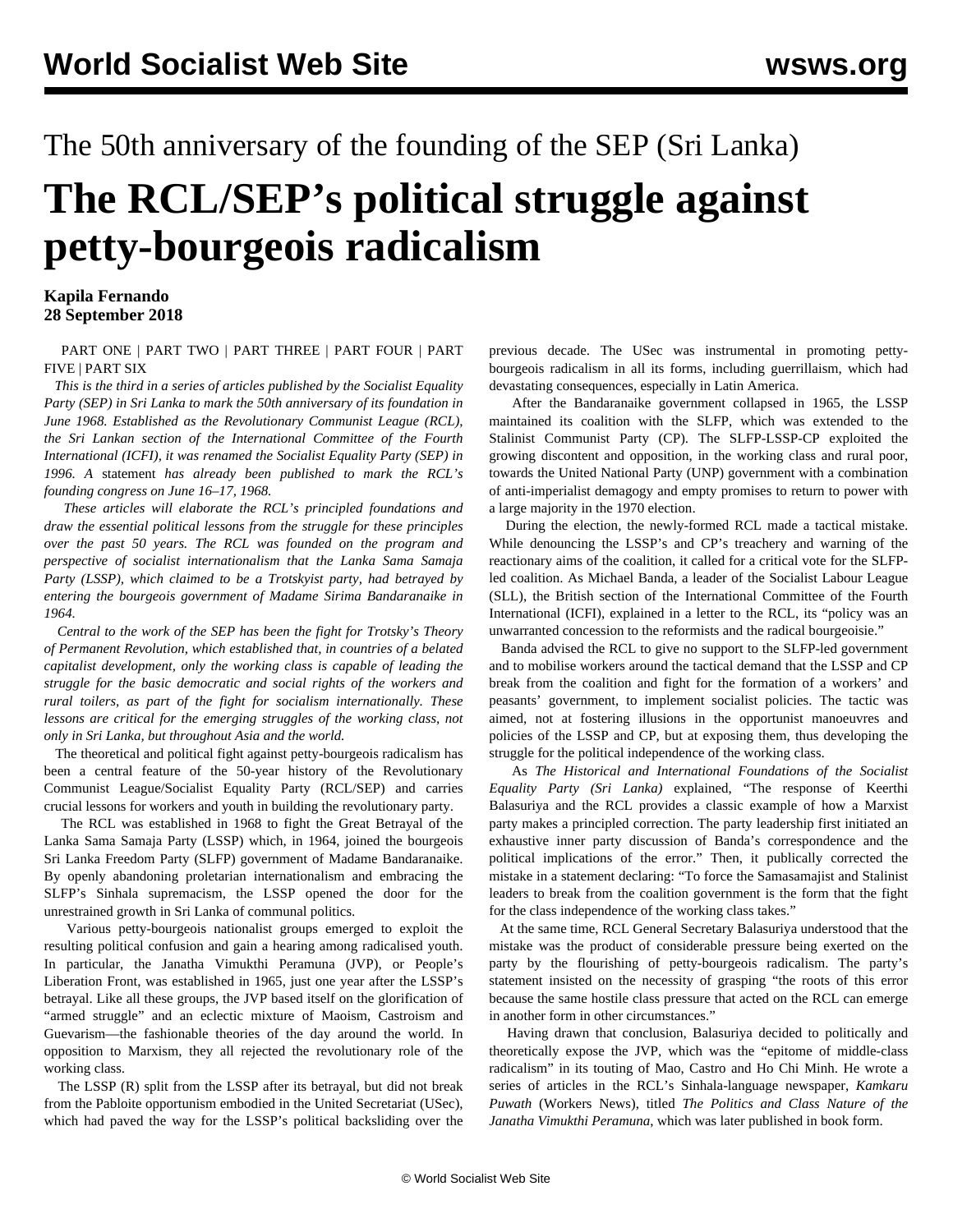Balasuriya noted, in his Preface to the book, that the purpose of

exposing the JVP was to defend and develop Marxist theory "which is at the core of building the revolutionary party." The RCL had been founded on the struggles of the ICFI against Pabloite revisionism, in particular the Pabloite glorification of Castro and the Cuban Revolution. The Pabloites falsely concluded that in economically backward countries, it was possible to establish a workers' state with a "blunted instrument"—that is, without a Marxist party and the independent mobilisation of the working class.

 In his book, Balasuriya explained: "The JVP—like Castro, Guevara and Mao—was organically hostile to the working class and rooted in reactionary nationalism. In the JVP's distorted terminology, the 'proletariat' referred to the oppressed layers of the peasantry. The organisation belittled the economic struggles of workers as 'struggles for cups of porridge' that distracted from the 'patriotic' struggle against imperialism. Modelling itself on Castro, the JVP declared that 'an uprising staged by a group of patriots could undermine the power of the ruling class.'"

 Balasuriya explained that the JVP's "patriotism" was nothing but "Sinhala patriotism" used by the Sri Lanka ruling class to "divide the working class" on a communal basis and to "subordinate it to the bourgeoisie." The JVP fostered dangerous illusions in the progressive nature of the so-called national bourgeoisie. It backed the SLFP-LSSP-CP coalition, initially describing it as a "progressive government" when it won the 1970 election.

 In exposing the JVP's positions, the RCL based its analysis on Trotsky's Theory of Permanent Revolution, which insists that the national bourgeoisie in backward countries is incapable of playing a progressive role in fulfilling unsolved democratic tasks or addressing social questions. Only the working class could deal with these unresolved issues by rallying the rural poor and oppressed under its leadership and establishing a workers' and peasants' government, as part of the fight for world socialist revolution. This was the lesson of the victorious socialist revolution in Russia in 1917.

 The JVP's anti-imperialist demagogy included denunciations of "Indian expansionism" and "privileged" Tamil-speaking plantation workers, whom it branded as enemies of the Sinhala workers. This virulently antiworking class and racist slander against the country's plantation workers served the same divisive purpose as the Sinhala populism of the SLFP and its allies.

 Balasuriya warned: "In a period where British imperialism and the Lankan bourgeoisie are driven by their own class interests to devastate the conditions of the plantation workers, petty-bourgeois hostility to these same workers turns into a weapon in the hands of monopoly capitalism. This racism is one that leads to fascism. The JVP is creating an antiworking class movement in Lanka, which could well be utilised in the future by a fascist movement."

 Far from being "progressive," the second coalition government increasingly attacked the democratic and social rights of the workers and rural poor. In response, the JVP flipped from uncritically supporting the SLFP-LSSP-CP coalition to rabidly denouncing it. In April 1971, the JVP launched an adventurist insurrection of rural youth, isolated from the urban working class, which set about attacking police stations. The coalition government unleashed a police-military bloodbath in response, massacring an estimated 15,000 youth and detaining thousands, including JVP leader Rohana Wijeweera. Those detained were summarily tried by special courts and jailed for years.

 The RCL took a principled stand against this brutal state repression, demanding the release of the JVP political prisoners, while continuing to expose the JVP's reactionary policies. As a result, the coalition government targeted the RCL leadership. Two Central Committee members, Lakshman Weerakoon and L. G. Gunadasa, were arrested and killed in the Kandy prison. Police raided the house of Wilfred Pereira,

which was being used as the party's office, and destroyed its library and documents. Under the emergency laws, the publications of the RCL and its youth wing were banned, forcing the party and its leaders to go underground.

 The RCL nevertheless mounted a vigorous campaign among workers throughout the country for the release of all political prisoners. At the same time, it exposed the posturing of groups like the LSSP (R), which issued empty appeals to the government to release the JVP prisoners, but opposed the mobilisation of the working class against the government and for an end to state repression.

 The RCL campaign won widespread support. Freedom for political prisoners became a major demand of the general strike against the coalition government that erupted in December 1976. In 1978, the UNP, which won the 1977 election, was compelled to free Wijeweera and other political prisoners. After his release, Wijeweera personally visited the party's office to publicly thank the RCL.

 The next four decades marked a sharp turn to the right by the JVP, confirming Balasuriya's warnings about its political trajectory and the blind alley of petty-bourgeois radicalism. Behind this rightward turn were vast changes in world economics and politics, brought about by the globalisation of production, which was undermining all parties, organisations and institutions based on the old program of national economic regulation.

 The UNP government of Prime Minister J.R. Jayewardene was among the first in the world to implement open market policies, including the gutting of social spending and the privatisation of state-owned corporations and services. Jayawardene prepared for his government's class war against the working class by repeatedly whipping up anti-Tamil communalism and establishing an executive presidential system with sweeping autocratic powers.

 In July 1980, in opposition to the government's attacks, public sector workers launched a general strike, which Jayawardene crushed by sacking nearly 100,000 employees. The JVP played a critical role in assisting the government in isolating the striking workers, thus laying the basis for the mass sackings.

 From the outset, the JVP opposed the strike, insisting that the "[working] class is not ready to fight" and that "it would invite repression." The problem was not that workers were unwilling to fight, but that its leaderships, including the JVP, opposed transforming the strike into a political struggle against the government. Despite the JVP's directive not to take part in the strike, the Ceylon Teachers Union (CTU), facing widespread anger among its members, broke from the JVP and joined the strike.

 As hostility to the government continued to mount, Jayawardene staged one anti-Tamil provocation after another, culminating in island-wide pogroms in 1983 that plunged the country into a protracted communal war against the separatist Liberation Tigers of Tamil Eelam (LTTE). Jayawardene banned the JVP, blaming it for the Colombo pogrom, which, in fact, was initiated by government-backed goons. The JVP nevertheless became an enthusiastic supporter of the war, substituting crude Sinhala "patriotic" appeals for its previous socialistic and pseudo-Marxist phrasemongering.

 In 1987, the Colombo government, facing a deep political crisis produced by the war and growing social unrest, turned to India to prop up its rule. The Indo-Lanka Accord devolved limited powers to the Tamil elites in the north and east of the island, while calling on the LTTE to lay down its arms. New Delhi sent 100,000 Indian "peacekeepers" to supervise the Accord and to forcibly disarm the LTTE.

 The JVP immediately launched a chauvinist "Motherland first" campaign, condemning "Indian expansionism" and accusing Jayawardene of dividing the nation. The JVP organised riots against the Accord and carried out fascistic attacks on anyone who refused to support its racist